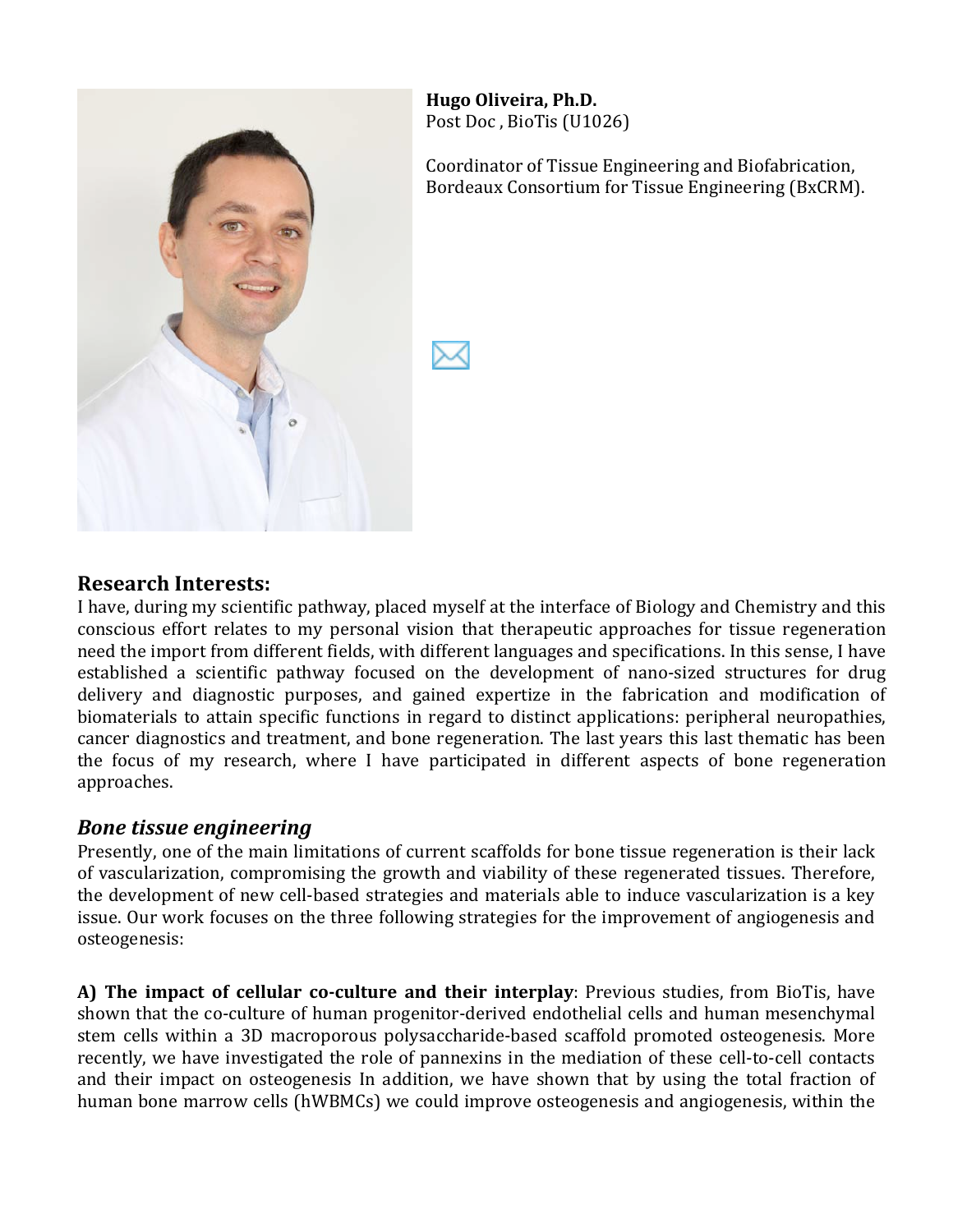same polymeric matrix, without the need of cell selection and amplification of the mesenchymal stem cells and microvascular endothelial cells contained in the human bone marrow.

**B)** The impact of the design of the biomaterial for promoting angiogenesis and osteogenesis: One important strategy in tissue regeneration consists in the development of smart tailored scaffolds able to signal and stimulate progenitor cells for colonization and activation of their natural behavior, resulting in the formation of new healthy living tissue.

In this context, the European project (nAngiofrac, Euronanomed FP7) deals with nanostructured materials that can promote angiogenesis and regeneration in the case of non-consolidated bone fractures. This project, which includes 5 partners (academic and clinical; www.nangiofrac.org), focus on the development of PLA based materials, containing CaP glass ceramics, consisting on biodegradable and bioactive nanostructured scaffolds that ensure the correct calcium release to activate the angiogenic cascade and promote tissue repair in a well defined application: pseudarthrosis, a pathological condition highly dependent on vascularization.

**C) Sensory nervous system**  $\cdot$  **a new target for bone regeneration strategies:** Bone is a mineralized living tissue, equally vascularized and innervated and the impact of these different actors has been a point of focus. The importance of angiogenesis in bone regeneration process has developed a robust body of literature and has been considered to play a pivotal role in new bone formation. Among the other actors, the role of the nervous system in bone tissue has received less attention and for some time considered as secondary. The existence of nerve fibers entering and leaving the bone has been described, where a number of histological studies showed the existence of neuropeptides of sensory, sympathetic and glutaminergic neuron types.

Recent work has shown that sensory neurons play an important role in bone development, mass accrual and regeneration. However, the direct or indirect effect of sensorial nervous system on bone tissue remains unknown.

In this sense, a deeper understanding on the impact of the sensory nervous system for regenerative purposes opens a new field in bone therapy. The understanding of this intricate cellular interplay, considering soluble factor secretion within the three dimensional and time dependent bone regeneration process, will allow new insights on novel bone regeneration strategies. With this aim we develop new platforms, based on microfluidics, to study the communication between sensory neurons and bone cells. Also, we focus on the development of novel biomaterials, based on elastin like polypeptides (ELPs) with the aim to tune peripheral nerve integration within a 3D environment.

# **Keywords/expertise:**

- Biomaterials
- Bone tissue engineering
- Cell communication
- Co-culture systems
- Controlled drug delivery
- $\bullet$  Nanoparticle active targeting
- Gene delivery
- Bioengineering
- Regenerative Medicine
- Histology
- Microfluidics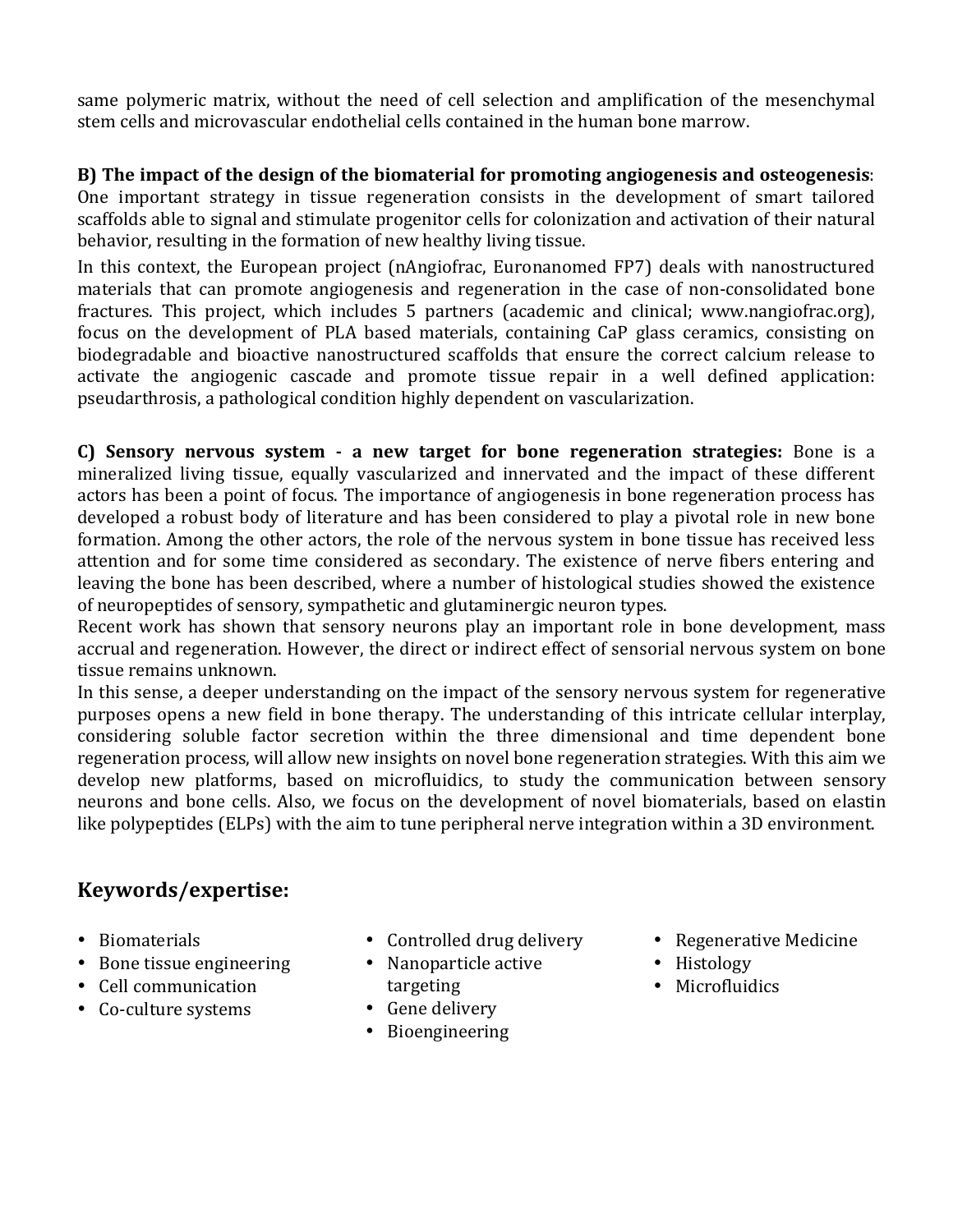# **Selected publications:**

- 1. Oliveira H, Catros S, Boiziau C, Siadous R, Marti-Munoz J, Bareille R, Rey S, Castano O, Planell J, Amédée J, Engel E. " The proangiogenic potential of a novel calcium releasing biomaterial: Impact on cell recruitment.", Acta Biomaterialia, 2016, 29 : 435-445.
- 2. de Monès E, Schlaubitz S, Oliveira H, d'Elbée JM, Bareille R, Bourget C, Couraud L, Fricain JC. Comparative study of membranes induced by PMMA or silicone in rats, and influence of external radiotherapy, Acta Biomaterialia, 2015, 19:119-27.
- 3. Guerrero J, Oliveira H, Catros S, Siadous R, Derkaoui SM, Bareille R, Letourneur D, Amédée J. "The Use of Total Human Bone Marrow Fraction in a Direct Three-Dimensional Expansion Approach for Bone Tissue Engineering Applications: Focus on Angiogenesis and Osteogenesis." Tissue Engineering part A, 2015, 21(5-6):861-74.
- 4. Oliveira H, Thevenot J, Garanger E, Ibarboure E, Calvo P, Aviles P, Guillen MJ, Lecommandoux S. "Nano-encapsulation of plitidepsin: *in vivo* pharmacokinetics, biodistribution and efficacy in a renal xenograft tumor model", Pharmaceutical Research, 31(4):983, 2014.
- 5. Pourtau L, Oliveira H, Thevenot J, Wan Y, Brisson AR, Sandre O, Miraux S, Thiaudiere E, Lecommandoux S. "Antibody-functionalized magnetic polymersomes: in vivo targeting and imaging of bone metastases using high resolution MRI." Advanced Healthcare Materials, 2, 11  $(1420 - 1424)$ , 2013.
- 6. Oliveira H, Pérez-Andrés E, Thevenot J, Sandre O, Berra E, Lecommandoux S. "Magnetic field triggered drug release from polymersomes for cancer therapeutics." Journal Controlled Release, 10;169(3):165-70, 2013.
- 7. Oliveira H, Rangl M, Ebner A, Mayer B, Hinterdorfer P, Pêgo AP, "Tailoring targeted gene delivery nanoparticles with molecular recognition force spectroscopy", SMALL, 2011 May 9;7(9):1236-41.
- 8. Mittnacht U, Hartmann H, Hein S, Oliveira H, Dong M, Pêgo AP, Kjems J, Howard KA, Schlosshauer B., "Chitosan/siRNA nanoparticles biofunctionalize nerve implants and enable neurite outgrowth." Nano Letters. 2010 Oct 13;10(10):3933-9.
- 9. Oliveira H, Pires LR, Fernandez R, Martins MCL, Simões S, Pêgo AP, "Chitosan-based gene delivery vectors targeted to the peripheral nervous system", J Biomed Mater Res - A, 2010.
- 10. Oliveira H, Fernandez R, Pires LR, Martins MCL, Simões S, Barbosa MA, Pêgo AP "Targeted gene delivery into peripheral sensorial neurons mediated by self-assembled vectors composed of poly(ethylene imine) and tetanus toxin fragment c", Journal Controlled Release 2010; 143: 350-8.

### **Awards:**

Young Scientist Award at the 9th World Biomaterials Congress, June 2012, Chengdu, China.

### **Education:**

|                   | 2005-2010 PhD in Biomedical Engineering         | Faculdade de Engenharia da U. Porto<br>Instituto de Engenharia Biomédica (INEB), Porto<br>$(AP$ Pêgo $)$ |
|-------------------|-------------------------------------------------|----------------------------------------------------------------------------------------------------------|
| 2009              | Internship (3 months)                           | Johannes Kepler Universität Linz, Austria<br>(Pr. P. Hinterdorfer)                                       |
| 2005              | Laboratory animal certificate (FELASA)          | Porto, Portugal                                                                                          |
| 2004<br>2000-2004 | M.Sc. in Endocrinology<br>B.Sc. in Biochemistry | Universiteit Utrecht, The Netherlands (Pr. J. Bogerd)<br>U. Beira Interior, Portugal                     |
|                   |                                                 |                                                                                                          |